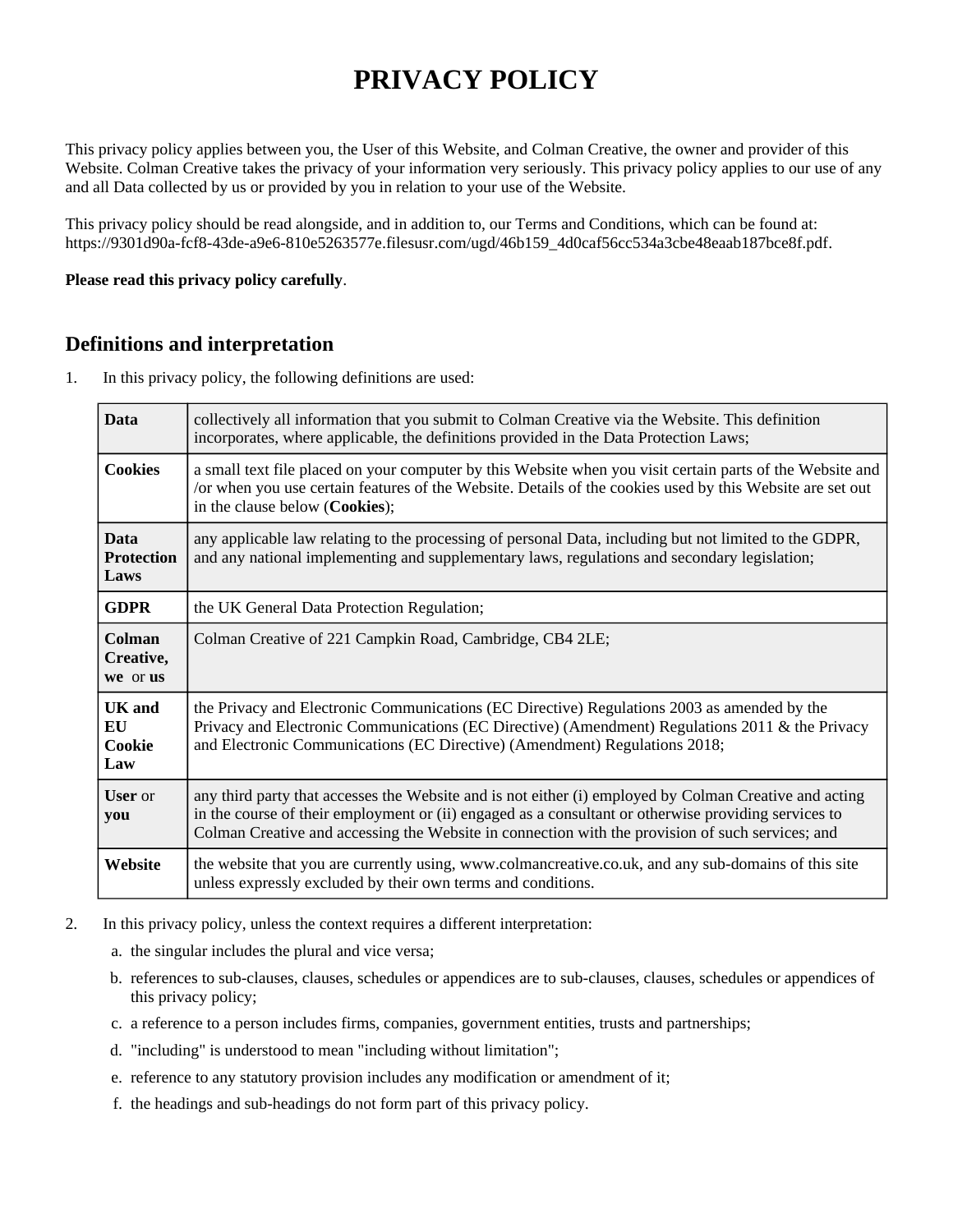# **Scope of this privacy policy**

- 3. This privacy policy applies only to the actions of Colman Creative and Users with respect to this Website. It does not extend to any websites that can be accessed from this Website including, but not limited to, any links we may provide to social media websites.
- 4. For purposes of the applicable Data Protection Laws, Colman Creative is the "data controller". This means that Colman Creative determines the purposes for which, and the manner in which, your Data is processed.

### **Data collected**

- 5. We may collect the following Data, which includes personal Data, from you:
	- a. name;
	- b. demographic information such as postcode, preferences and interests;
	- c. web browser type and version (automatically collected);

in each case, in accordance with this privacy policy.

#### **How we collect Data**

- 6. We collect Data in the following ways:
	- a. data is given to us by you; and
	- b. data is collected automatically.

### **Data that is given to us by you**

- 7. Colman Creative will collect your Data in a number of ways, for example:
	- a. when you contact us through the Website, by telephone, post, e-mail or through any other means;
	- b. when you register with us and set up an account to receive our products/services;
	- c. when you enter a competition or promotion through a social media channel;
	- d. when you make payments to us, through this Website or otherwise;
	- e. when you use our services;

in each case, in accordance with this privacy policy.

#### **Data that is collected automatically**

- 8. To the extent that you access the Website, we will collect your Data automatically, for example:
	- a. we automatically collect some information about your visit to the Website. This information helps us to make improvements to Website content and navigation, and includes your IP address, the date, times and frequency with which you access the Website and the way you use and interact with its content.
	- b. we will collect your Data automatically via cookies, in line with the cookie settings on your browser. For more information about cookies, and how we use them on the Website, see the section below, headed "Cookies".

#### **Our use of Data**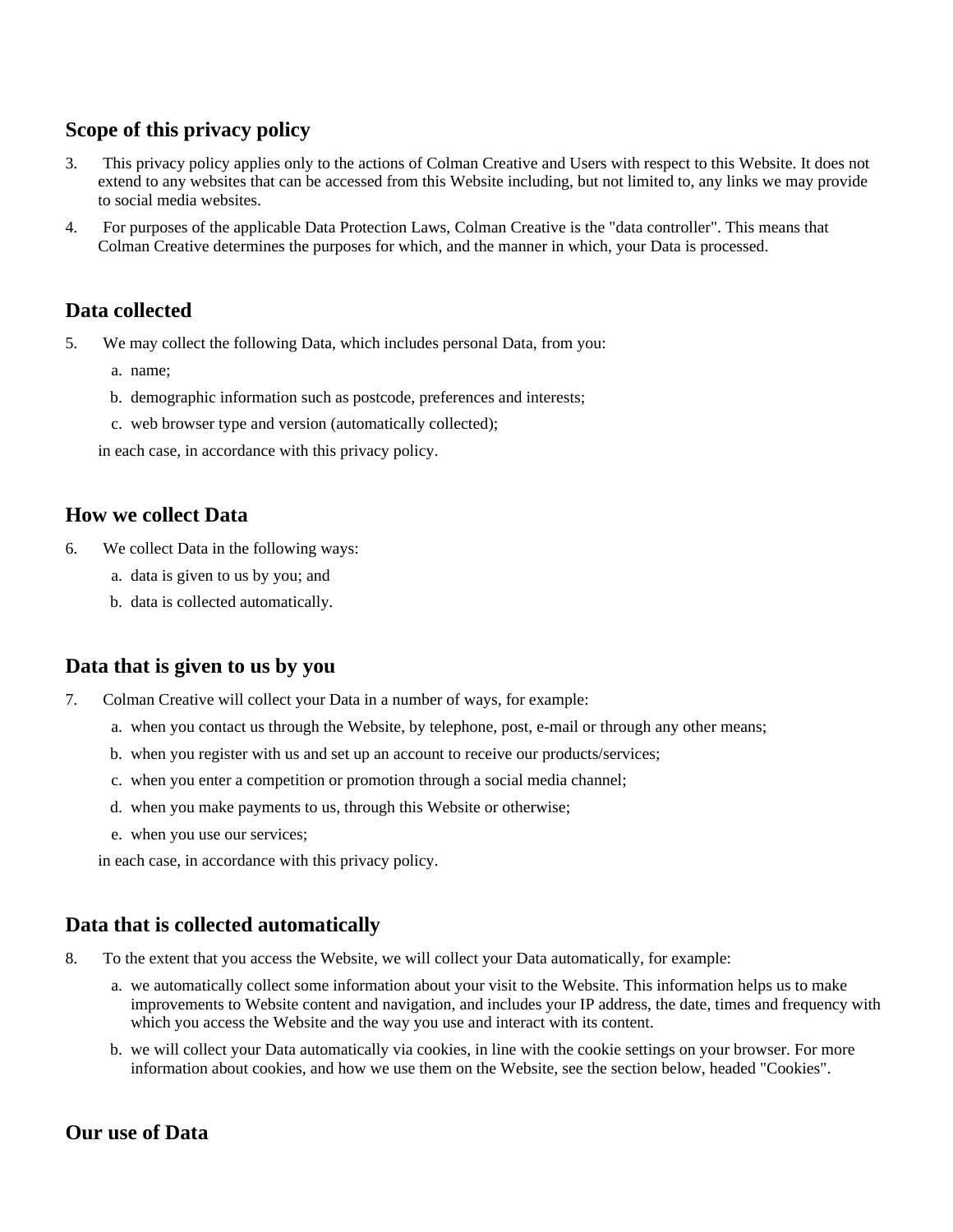- 9. Any or all of the above Data may be required by us from time to time in order to provide you with the best possible service and experience when using our Website. Specifically, Data may be used by us for the following reasons:
	- a. internal record keeping;
	- b. improvement of our products / services;
	- c. contact for market research purposes which may be done using email, telephone, fax or mail. Such information may be used to customise or update the Website;

in each case, in accordance with this privacy policy.

- 10. We may use your Data for the above purposes if we deem it necessary to do so for our legitimate interests. If you are not satisfied with this, you have the right to object in certain circumstances (see the section headed "Your rights" below).
- 11. When you register with us and set up an account to receive our services, the legal basis for this processing is the performance of a contract between you and us and/or taking steps, at your request, to enter into such a contract.

#### **Keeping Data secure**

- 12. We will use technical and organisational measures to safeguard your Data, for example:
	- a. access to your account is controlled by a password and a user name that is unique to you.
	- b. we store your Data on secure servers.
- 13. Technical and organisational measures include measures to deal with any suspected data breach. If you suspect any misuse or loss or unauthorised access to your Data, please let us know immediately by contacting us via this e-mail address: enquiries@colmancreative.co.uk.
- 14. If you want detailed information from Get Safe Online on how to protect your information and your computers and devices against fraud, identity theft, viruses and many other online problems, please visit www.getsafeonline.org. Get Safe Online is supported by HM Government and leading businesses.

#### **Data retention**

- 15. Unless a longer retention period is required or permitted by law, we will only hold your Data on our systems for the period necessary to fulfil the purposes outlined in this privacy policy or until you request that the Data be deleted.
- 16. Even if we delete your Data, it may persist on backup or archival media for legal, tax or regulatory purposes.

# **Your rights**

- 17. You have the following rights in relation to your Data:
	- a. **Right to access** the right to request (i) copies of the information we hold about you at any time, or (ii) that we modify, update or delete such information. If we provide you with access to the information we hold about you, we will not charge you for this, unless your request is "manifestly unfounded or excessive." Where we are legally permitted to do so, we may refuse your request. If we refuse your request, we will tell you the reasons why.
	- b. **Right to correct** the right to have your Data rectified if it is inaccurate or incomplete.
	- c. **Right to erase** the right to request that we delete or remove your Data from our systems.
	- d. **Right to restrict our use of your Data** the right to "block" us from using your Data or limit the way in which we can use it.
	- e. **Right to data portability** the right to request that we move, copy or transfer your Data.
	- f. **Right to object** the right to object to our use of your Data including where we use it for our legitimate interests.
- 18. To make enquiries, exercise any of your rights set out above, or withdraw your consent to the processing of your Data (where consent is our legal basis for processing your Data), please contact us via this e-mail address: enquiries@colmancreative.co.uk.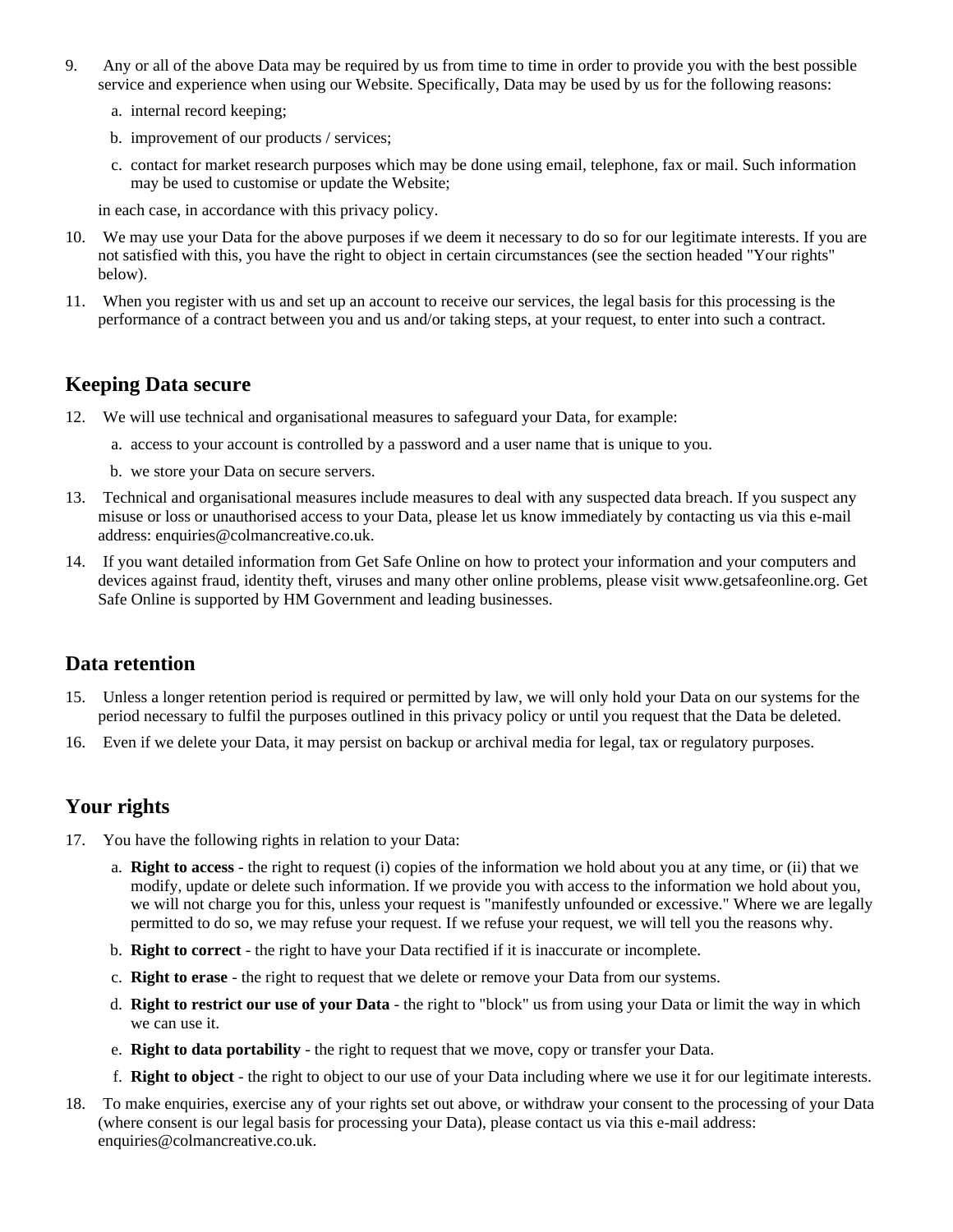- 19. If you are not satisfied with the way a complaint you make in relation to your Data is handled by us, you may be able to refer your complaint to the relevant data protection authority. For the UK, this is the Information Commissioner's Office (ICO). The ICO's contact details can be found on their website at https://ico.org.uk/.
- 20. It is important that the Data we hold about you is accurate and current. Please keep us informed if your Data changes during the period for which we hold it.

#### **Links to other websites**

21. This Website may, from time to time, provide links to other websites. We have no control over such websites and are not responsible for the content of these websites. This privacy policy does not extend to your use of such websites. You are advised to read the privacy policy or statement of other websites prior to using them.

#### **Changes of business ownership and control**

- 22. Colman Creative may, from time to time, expand or reduce our business and this may involve the sale and/or the transfer of control of all or part of Colman Creative. Data provided by Users will, where it is relevant to any part of our business so transferred, be transferred along with that part and the new owner or newly controlling party will, under the terms of this privacy policy, be permitted to use the Data for the purposes for which it was originally supplied to us.
- 23. We may also disclose Data to a prospective purchaser of our business or any part of it.
- 24. In the above instances, we will take steps with the aim of ensuring your privacy is protected.

### **Cookies**

- 25. This Website may place and access certain Cookies on your computer. Colman Creative uses Cookies to improve your experience of using the Website and to improve our range of products and services. Colman Creative has carefully chosen these Cookies and has taken steps to ensure that your privacy is protected and respected at all times.
- 26. All Cookies used by this Website are used in accordance with current UK and EU Cookie Law.
- 27. Before the Website places Cookies on your computer, you will be presented with a message bar requesting your consent to set those Cookies. By giving your consent to the placing of Cookies, you are enabling Colman Creative to provide a better experience and service to you. You may, if you wish, deny consent to the placing of Cookies; however certain features of the Website may not function fully or as intended.
- 28. This Website may place the following Cookies:

| <b>Type of Cookie</b>          | <b>Purpose</b>                                                                                                                                                                                                                                                                                                 |
|--------------------------------|----------------------------------------------------------------------------------------------------------------------------------------------------------------------------------------------------------------------------------------------------------------------------------------------------------------|
| Strictly necessary cookies     | These are cookies that are required for the operation of<br>our website. They include, for example, cookies that<br>enable you to log into secure areas of our website, use a<br>shopping cart or make use of e-billing services.                                                                              |
| Analytical/performance cookies | They allow us to recognise and count the number of<br>visitors and to see how visitors move around our website<br>when they are using it. This helps us to improve the way<br>our website works, for example, by ensuring that users<br>are finding what they are looking for easily.                          |
| <b>Functionality cookies</b>   | These are used to recognise you when you return to our<br>website. This enables us to personalise our content for<br>you, greet you by name and remember your preferences<br>(for example, your choice of language or region). By<br>using the Website, you agree to our placement of<br>functionality cookie. |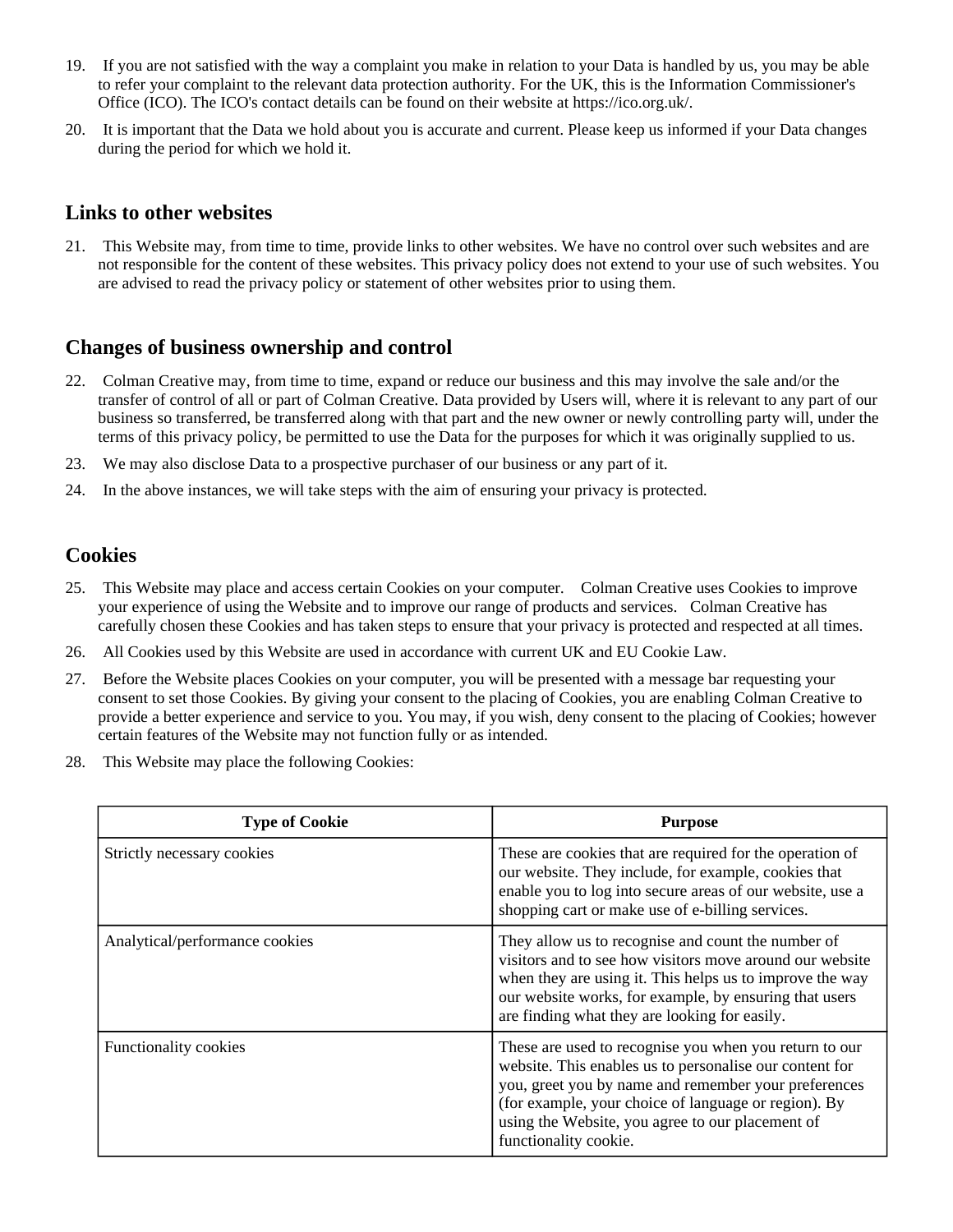- 29. You can find a list of Cookies that we use in the Cookies Schedule.
- 30. You can choose to enable or disable Cookies in your internet browser. By default, most internet browsers accept Cookies but this can be changed. For further details, please see the help menu in your internet browser. You can switch off Cookies at any time, however, you may lose any information that enables you to access the Website more quickly and efficiently.
- 31. You can choose to delete Cookies at any time; however, you may lose any information that enables you to access the Website more quickly and efficiently including, but not limited to, personalisation settings.
- 32. It is recommended that you ensure that your internet browser is up-to-date and that you consult the help and guidance provided by the developer of your internet browser if you are unsure about adjusting your privacy settings.
- 33. For more information generally on cookies, including how to disable them, please refer to aboutcookies.org. You will also find details on how to delete cookies from your computer.

### **General**

- 34. You may not transfer any of your rights under this privacy policy to any other person. We may transfer our rights under this privacy policy where we reasonably believe your rights will not be affected.
- 35. If any court or competent authority finds that any provision of this privacy policy (or part of any provision) is invalid, illegal or unenforceable, that provision or part-provision will, to the extent required, be deemed to be deleted, and the validity and enforceability of the other provisions of this privacy policy will not be affected.
- 36. Unless otherwise agreed, no delay, act or omission by a party in exercising any right or remedy will be deemed a waiver of that, or any other, right or remedy.
- 37. This Agreement will be governed by and interpreted according to the law of England and Wales. All disputes arising under the Agreement will be subject to the exclusive jurisdiction of the English and Welsh courts.

### **Changes to this privacy policy**

38. Colman Creative reserves the right to change this privacy policy as we may deem necessary from time to time or as may be required by law. Any changes will be immediately posted on the Website and you are deemed to have accepted the terms of the privacy policy on your first use of the Website following the alterations.

You may contact Colman Creative by email at enquiries@colmancreative.co.uk.

### **Attribution**

39. This privacy policy was created using a document from [Rocket Lawyer](https://www.rocketlawyer.com/gb/en/) (https://www.rocketlawyer.com/gb/en).

This privacy policy was created on **16 November 2021**.